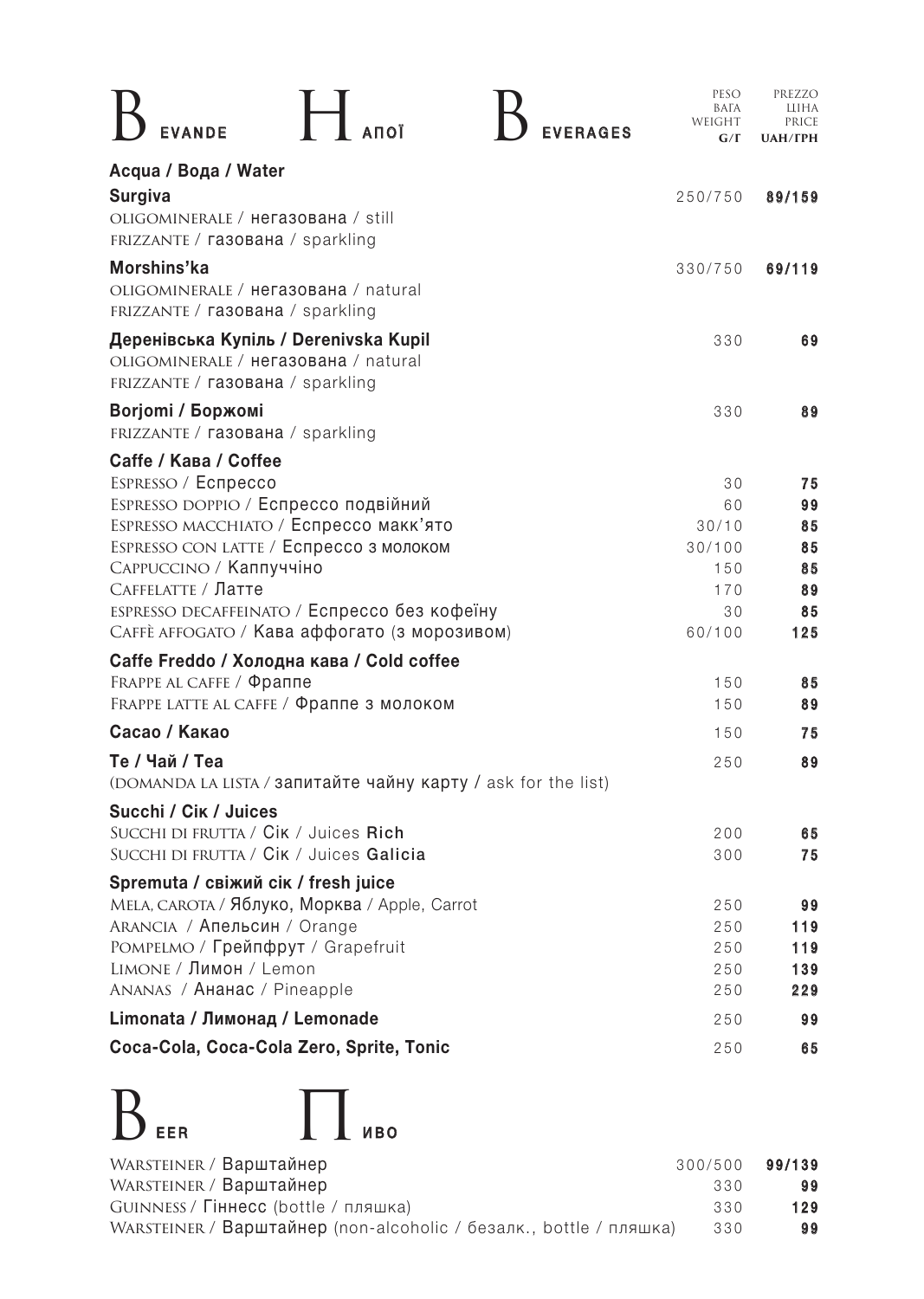| ПЕРИТИВИ<br>PERITIF                             | ПЛЯШКА<br><b>BOTTLE</b><br>$M\Lambda/ML$ | ПЛЯШКА<br><b>BOTTLE</b><br><b>UAH/ГРН</b> | 50 ML |
|-------------------------------------------------|------------------------------------------|-------------------------------------------|-------|
| Dolin                                           | 700                                      | 1330                                      | 95    |
| Campari                                         | 1000                                     | 1700                                      | 95    |
| <b>Віскі, Бурбон / Whisky, Bourbon</b>          |                                          |                                           |       |
| Jack Daniel's                                   | 1000                                     | 2980                                      | 149   |
| Jameson                                         | 1000                                     | 2780                                      | 139   |
| Maker's Mark (Kentucky Straight Bourbon Whisky) | 700                                      | 2786                                      | 199   |
| Односолодові віскі / Single malt whisky         |                                          |                                           |       |
| Grenmorangie The Original, 10 years old         | 700                                      | 4046                                      | 289   |
| Dalmore, 12 years old                           | 700                                      | 6006                                      | 429   |
| Balvenie, 12 years old                          | 700                                      | 5866                                      | 419   |
| Lagavulin, 16 years old                         | 700                                      | 6566                                      | 469   |
| Macallan, 15 years old                          | 700                                      | 8386                                      | 599   |
| Mortlach, 15 years old                          | 700                                      | 8386                                      | 599   |
| Linkwood, 15 years old                          | 700                                      | 8386                                      | 599   |
| Текіла / Tequila                                |                                          |                                           |       |
| Jose Cuervo Tradicional Reposado                | 700                                      | 2226                                      | 159   |
| Agavales, Premium Anejo                         | 750                                      | 3285                                      | 219   |
| Джин / Gin                                      |                                          |                                           |       |
| Langley's $N28$                                 | 700                                      | 2226                                      | 159   |
| Hayman's Sloe Gin                               | 700                                      | 2086                                      | 149   |
| Горілка / Vodka                                 |                                          |                                           |       |
| Finlandia Original                              | 700                                      | 1106                                      | 79    |
| Nemiroff LEX                                    | 700                                      | 1106                                      | 79    |
| Grey Goose                                      | 700                                      | 1946                                      | 139   |
| <b>Ром / Rum</b>                                |                                          |                                           |       |
| Santiago de Cuba, Carta Blanca                  | 1000                                     | 1780                                      | 89    |
| Doorly's, 12 years                              | 700                                      | 4046                                      | 289   |
| Порт / Port                                     |                                          |                                           |       |
| Fonseca 20 year old tawny port                  | 750                                      | 3285                                      | 219   |